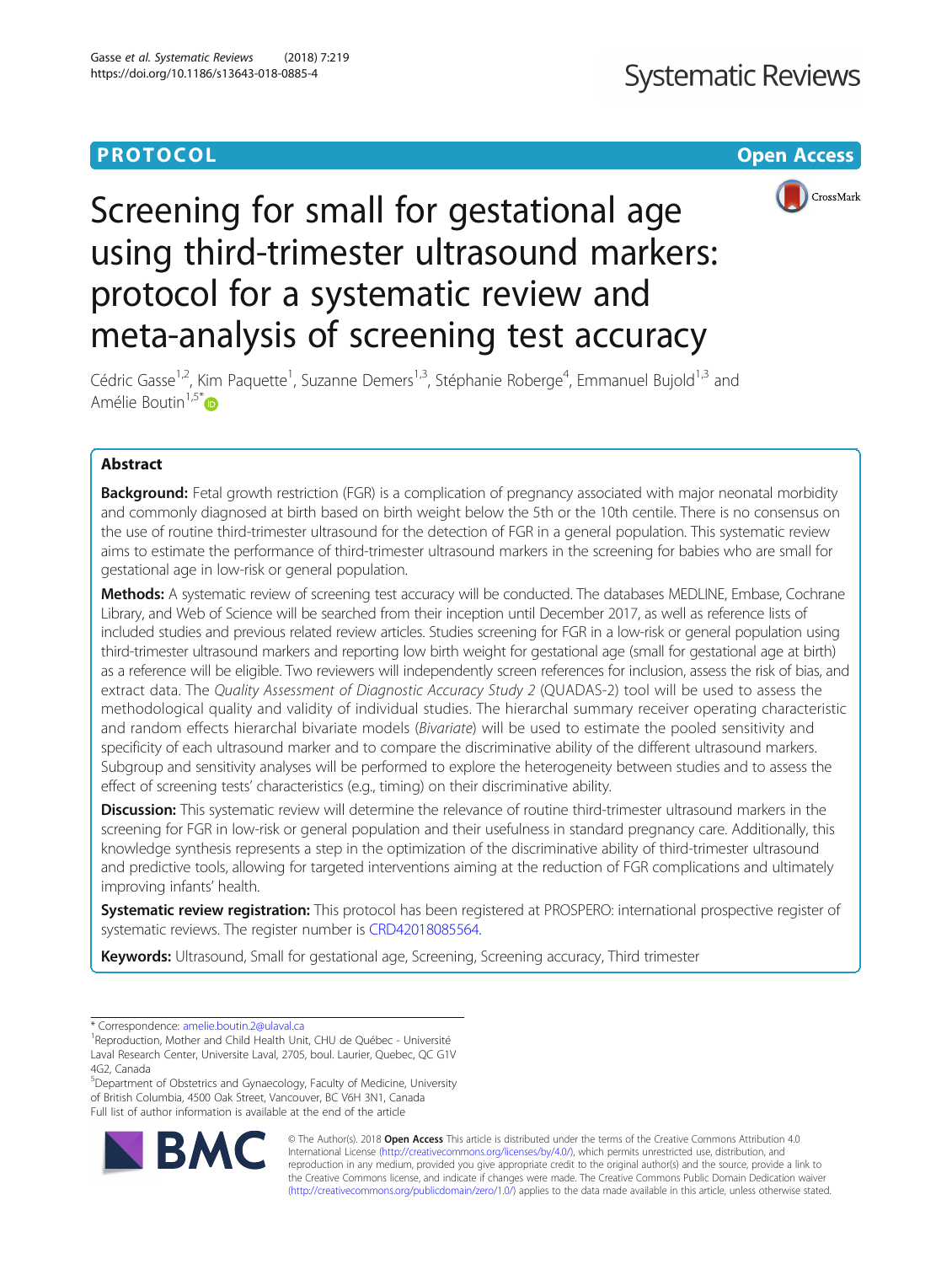# Background

Fetal growth restriction (FGR) is a complication that affects approximately 5 to 10% of all pregnancies [\[1](#page-5-0)]. It is typically defined as an estimated fetal weight or abdominal circumference below the 5th or the 10th centile according to gestational age and sex, with severe cases being below the 3<sup>rd</sup> centile. It can arise from several maternal, fetal, and/or placental origins, including placental insufficiency or placental abnormality, a genetic abnormality, or an infection during pregnancy [[2](#page-5-0)–[5\]](#page-5-0). FGR is commonly diagnosed at birth, the affected infants having a low birth weight for their gestational age and sex and being small for gestational age (SGA). FGR is associated with premature births, neurodevelopmental delays in children, and about half of all fetal deaths [\[6](#page-5-0)–[8\]](#page-6-0). It is also associated with chronic health problems in adulthood, such as diabetes, obesity, and hypertension [[9](#page-6-0)].

Fetal ultrasound is now part of the standard of care during pregnancy, allowing for the prediction, monitoring, and prevention of many complications, such as fetal and placental anomalies, fetal anemia, fetal and placental growth, and cervical length  $[10-16]$  $[10-16]$  $[10-16]$  $[10-16]$ . Over the last decade, many ultrasound tools (middle cerebral artery [MCA] Doppler, uterine arteries [UtA] Doppler, umbilical artery [UA] Doppler, cerebroplacental ratio [CPR], ductus venosus [DV] Doppler, etc.) and markers (e.g., vascularization indices) have been developed to detect growth restrictions and to predict short- and long-term complications related to FGR  $[17–20]$  $[17–20]$  $[17–20]$  $[17–20]$  $[17–20]$ . However, there is a clinical equipoise regarding the use of third-trimester fetal ultrasound as a screening tool for FGR.

Despite the potentially significant impact of the new ultrasound technologies, the lack of consensus on the clinical value of these new tools and markers and when to use them in clinical practice has led to significant heterogeneity in clinical guidelines regarding third-trimester ultrasound recommendations  $[21-27]$  $[21-27]$  $[21-27]$ . Currently, the Canadian [[21](#page-6-0)] and American [\[22\]](#page-6-0) obstetrics guidelines recommend the use of the third-trimester ultrasound to assess fetal growth only in women with risk factors of FGR. On the other hand, French obstetrics societies recommend a thirdtrimester ultrasound systematically to all women for monitoring fetal growth and as part of the prevention of fetal deaths [\[24](#page-6-0)–[26](#page-6-0)]. The American [\[22\]](#page-6-0) and European [[23](#page-6-0)] guidelines state that screening for fetal growth abnormalities using physical examination alone can identify only one third of FGR [[27](#page-6-0)]. A recent meta-analysis showed that an ultrasound estimation of birth weight is better than maternal or clinical (including abdominal palpation, fundal height, and Leopold maneuver) estimations [[28](#page-6-0)]. Many experts in the field support the need for the third-trimester ultrasound to assess fetal and maternal well-being [[29\]](#page-6-0). A population-based study showed that antenatally detected FGR was associated with a fivefold lower risk of perinatal mortality than non-detection of FGR [[30\]](#page-6-0). Therefore, it is essential to determine the performance of the third-trimester ultrasound tools and markers and their optimal parameters in order to maximize the benefits for the fetuses and the infants. Thus, this study aims to estimate the performance of third-trimester ultrasound markers in the screening for FGR in a low-risk or general population of pregnant women and to determine the parameters (e.g., timing, thresholds) optimizing the performance of third-trimester ultrasound markers.

#### **Methods**

A systematic review will be conducted to synthesize knowledge on the ability of third-trimester ultrasound markers to identify fetuses at risk of low birth weight for gestational age. The guidelines of the Preferred Reporting Items for Systematic Review and Meta-Analysis Protocols (PRISMA-P) were followed to report the methodology (Additional file [1\)](#page-5-0) [[31](#page-6-0)]. The methodology was developed according to the recommendations of the Cochrane Collaboration for diagnostic test accuracy meta-analyses [[32](#page-6-0)]. The protocol of this systematic review is registered in PROSPERO [CRD42018085564].

# Eligibility criteria

#### Population

Studies of low-risk or general [unselected] population of women with a singleton pregnancy will be eligible. There will be no exclusion based on maternal age. Studies of multi-fetal pregnancies, pregnancies complicated by fetal abnormalities, and studies restricted to specific high-risk populations will be excluded.

#### Index test

All ultrasound markers (fetal biometrics, MCA Doppler, UtA Doppler, UA Doppler, CPR, DV Doppler, renal Doppler, amniotic fluid volume, placental thickness, etc.) measured at any time over the third trimester (28 weeks' gestation or more) will be eligible. Articles which do not report data on ultrasound markers separately will be excluded (e.g., predictive model combining ultrasound and serum biomarkers without information on ultrasound markers only will be excluded).

## Reference test

The reference will be the diagnosis of SGA at birth, based on any criteria reported in a study.

# **Outcome**

The outcome of interest is the discriminative performance of third-trimester ultrasound markers in the screening for SGA. Articles which do not report any data on discriminative performance [such as a c-statistic, sensitivity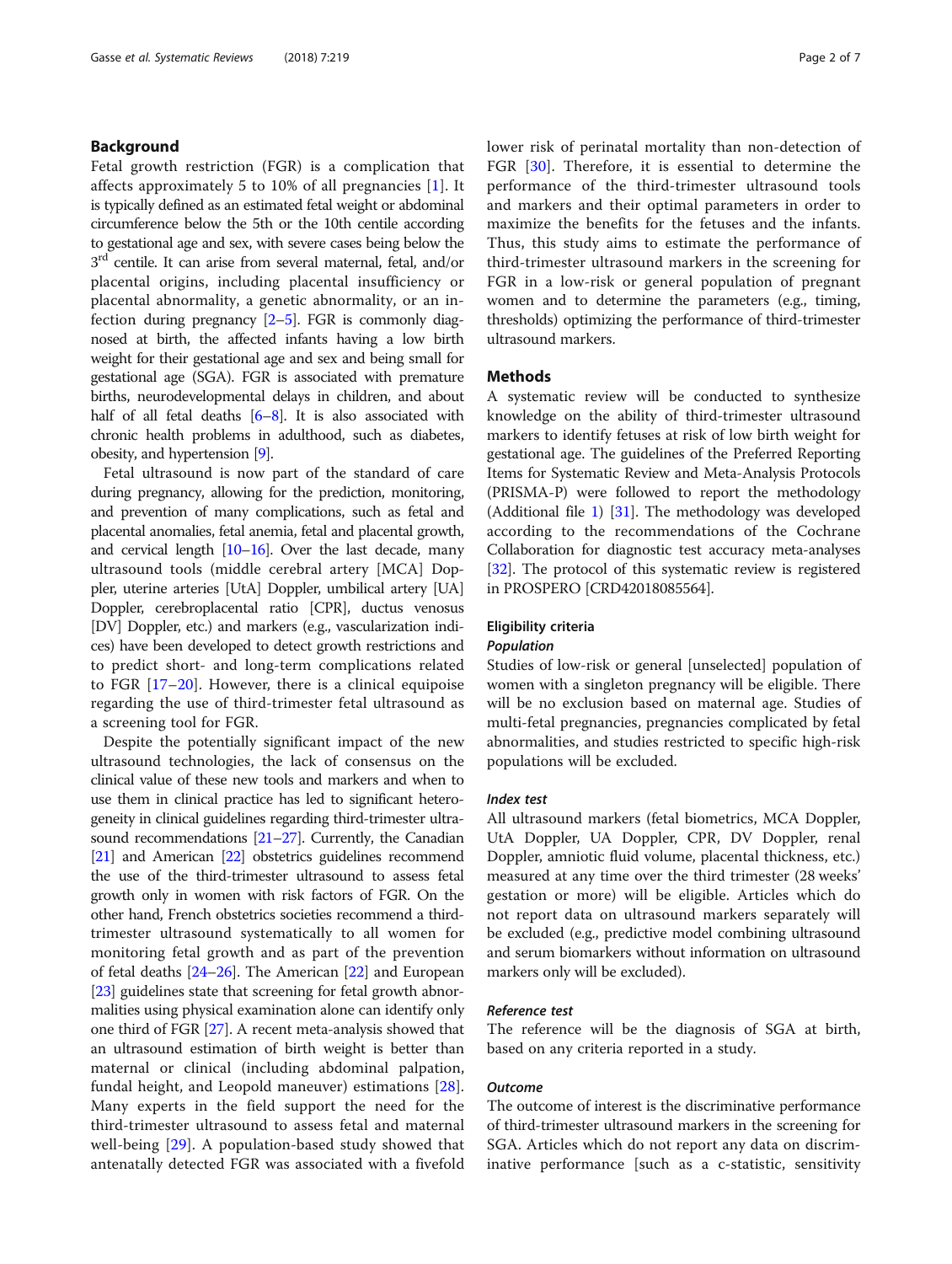and specificity, or true positive (TP), false positive (FP), true negative (TN), and false negative (FN)] will be excluded.

# Study design

Published clinical trials and cohort studies (prospective and retrospective) which estimated the predictive performance of any third-trimester ultrasound markers will be eligible. There will be no language or publication date restriction. If data from the same sample have been reported in different publications, only the report with the largest study group will be used in the quantitative analyses.

#### Information sources

MEDLINE (via PubMed), Embase, Cochrane Library, and Web of Science will be searched from their inception until December 2018 for the identification of eligible studies. Clinical registries (Health Canada's Trial Registry, ClinicalTrials.gov, Controlled-Trials.org, WHO International Clinical Trials Registry, Cochrane's CENTRAL) and the grey literature (OpenGrey, TRIP and Health Canada website) will be searched for potentially eligible reports. References of selected articles and previous related review articles will also be screened to identify additional potentially eligible references. Co-authors who are experts in the field will be consulted to review the list of included articles and identify any studies unretrieved by our search of the literature.

# Search strategies

Our search strategies are presented in Table 1 (MEDLINE), Table [2](#page-3-0) (Embase), Table [3](#page-3-0) (Cochrane Library), and Table [4](#page-4-0) (Web of Science). MESH, Emtrees, and free vocabularies about the concepts of "pregnant women," "ultrasound," "small for gestational age," and "predictive value" were used. Terms for specific ultrasound markers and "third trimester" were not included in order to attain a higher sensitivity. For instance, many authors may not have indicated such information in the title or in the abstract or could have used a different term (e.g., they could have indicated the gestational age instead of using the "third trimester" expression). All the authors revised and approved the search strategies. A filter will be used in Embase to reduce the number of duplicates between the Embase and MEDLINE databases ([embase]/lim NOT [medline]/lim).

# Selection process

The EndNote X8 software (Thomson Reuters<sup>®</sup> EndNote X8 for Mac 1988–2017, version 18.2.0.13302) will be used to manage all the references retrieved from the electronic

| Step | Concept                                                                  | Search strategy                                                                                                                                                                                                                                                                                                                                                                                                                                                                                                                                                                                                                                                                                                                                                                                                                                                                           |
|------|--------------------------------------------------------------------------|-------------------------------------------------------------------------------------------------------------------------------------------------------------------------------------------------------------------------------------------------------------------------------------------------------------------------------------------------------------------------------------------------------------------------------------------------------------------------------------------------------------------------------------------------------------------------------------------------------------------------------------------------------------------------------------------------------------------------------------------------------------------------------------------------------------------------------------------------------------------------------------------|
| #1   | Population = pregnant women                                              | "Pregnancy"[Mesh: NoExp] OR "Pregnancy Outcome"[Mesh: NoExp] OR<br>"Pregnancy, High-Risk"[Mesh] OR "Pregnancy Trimesters"[Mesh] OR<br>pregnant[TIAB] OR pregnanc*[TIAB] OR gestation*[TIAB] OR fetus[Mesh:<br>NoExpl OR fetal[TIAB] OR foetal[TIAB] OR fetus[TIAB] OR foetus[TIAB]<br>OR foetuses[TIAB] OR fetuses[TIAB]                                                                                                                                                                                                                                                                                                                                                                                                                                                                                                                                                                  |
| #2   | Index test $=$ ultrasound                                                | "Ultrasonography"[Mesh: NoExp] OR "Ultrasonography, Prenatal"[Mesh:<br>NoExp] OR ("Ultrasonography, Doppler"[Mesh] Not "Echocardiography,<br>Doppler"[Mesh]) OR ultrasonograph*[TIAB] OR ultrasound[TIAB] OR<br>"ultra sound" [TIAB] OR sonograph* [TIAB] OR scan [TIAB] OR Doppler [TIAB]<br>OR echograph*[TIAB]                                                                                                                                                                                                                                                                                                                                                                                                                                                                                                                                                                         |
| #3   | Reference test $=$ small for gestational<br>age measured by birth weight | "Infant, low birth weight"[Mesh] OR "fetal weight"[Mesh] OR "Birth<br>weight"[Mesh: NoExp] OR "Fetal growth retardation"[Mesh] OR "small<br>for gestational age"[TIAB] OR "SGA"[TIAB] OR "birth weight"[TIAB] OR<br>"birth-weight"[TIAB] OR "birthweight"[TIAB] OR "IUGR"[TIAB] OR<br>"growth restriction"[TIAB] OR "growth retardation"[TIAB] OR "fetal<br>weight"[TIAB] OR "foetal weight"[TIAB] OR "fetus weight"[TIAB] OR<br>"foetus weight" [TIAB] OR "neonatal weight" [TIAB] OR "newborn<br>weight"[TIAB] OR "infant weight"[TIAB] OR "fetal size"[TIAB] OR<br>"foetal size"[TIAB] OR "fetus size"[TIAB] OR "neonatal size"[TIAB]<br>OR "newborn size" [TIAB] OR "infant size" [TIAB] OR "fetal growth" [TIAB]<br>OR "foetal growth" [TIAB] OR "fetus growth" [TIAB] OR "foetus growth" [TIAB]<br>OR "neonatal growth" [TIAB] OR "newborn growth" [TIAB] OR "infant growth" [TIAB] |
| #4   | Outcome = predictive value                                               | "Sensitivity and Specificity"[MeSH] OR "Predictive Value of Tests"[MeSH] OR<br>Sensitivit*[TIAB] OR specificity[TIAB] OR "predictive value*"[TIAB] OR "predictive<br>model*"[TIAB] OR "false-positive rate"[TIAB] OR "detection rate"[TIAB] OR<br>"ROC curve"[TIAB] OR "receiver operating characteristic"[TIAB] OR "AUC"[TIAB] OR<br>"area under the curve"[TIAB] OR "Prenatal Diagnosis"[Mesh: NoExp] OR "Neonatal<br>Screening"[Mesh] OR "Diagnostic imaging"[Subheading] OR screening[TIAB]                                                                                                                                                                                                                                                                                                                                                                                           |
| #5   | Human filter                                                             | Animals[MeSH] NOT Humans[MeSH]                                                                                                                                                                                                                                                                                                                                                                                                                                                                                                                                                                                                                                                                                                                                                                                                                                                            |
| #6   | Combination of concepts                                                  | #1 AND #2 AND #3 AND #4 NOT #5                                                                                                                                                                                                                                                                                                                                                                                                                                                                                                                                                                                                                                                                                                                                                                                                                                                            |

#### Table 1 Search strategy for MEDLINE (PubMed)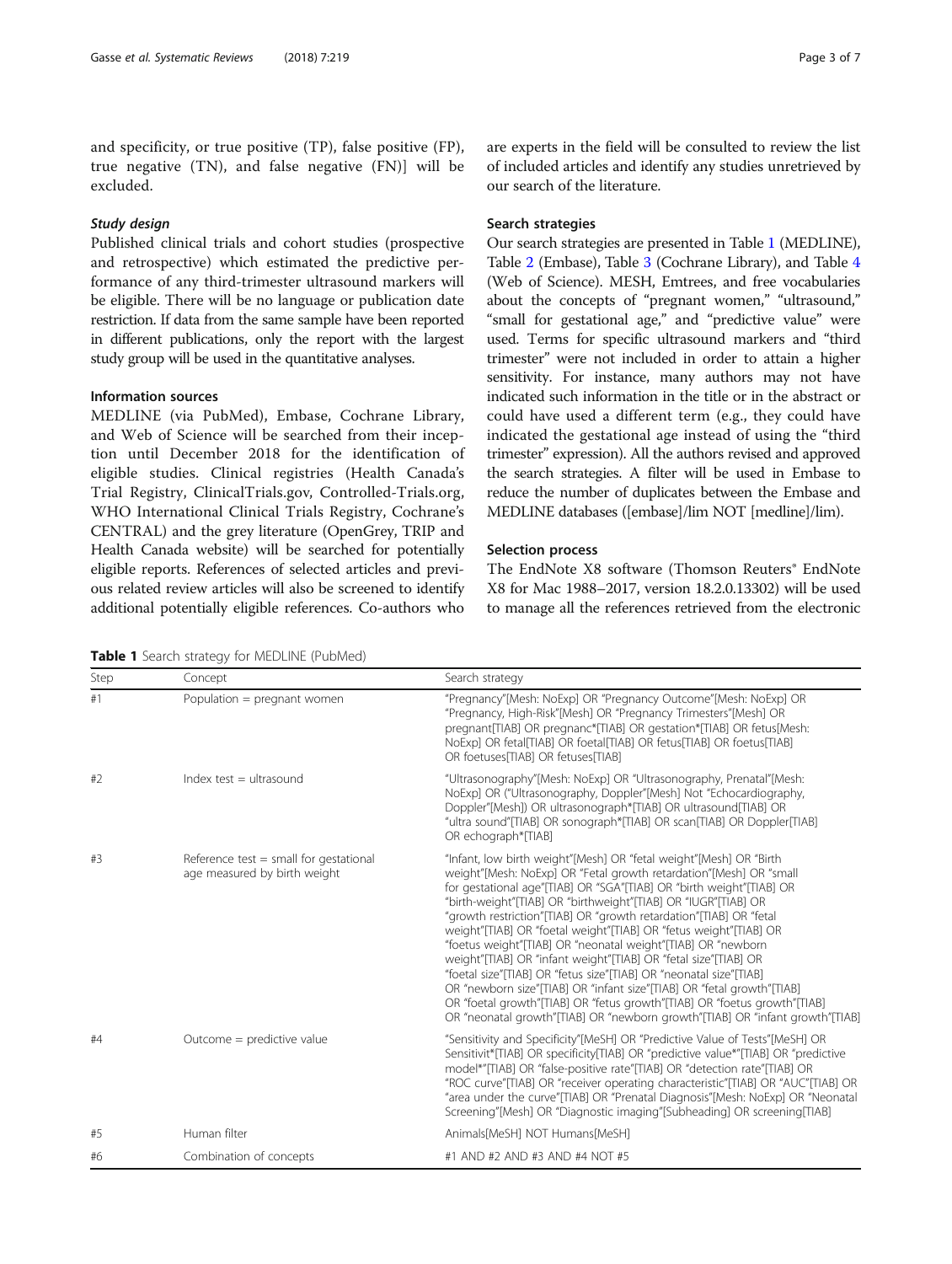<span id="page-3-0"></span>Table 2 Sea

| <b>Table 2</b> Search strategy for Embase |                                                                          |                                                                                                                                                                                                                                                                                                                                                                                                                                                                                                                    |  |  |
|-------------------------------------------|--------------------------------------------------------------------------|--------------------------------------------------------------------------------------------------------------------------------------------------------------------------------------------------------------------------------------------------------------------------------------------------------------------------------------------------------------------------------------------------------------------------------------------------------------------------------------------------------------------|--|--|
| Step                                      | Concept                                                                  | Search strategy                                                                                                                                                                                                                                                                                                                                                                                                                                                                                                    |  |  |
| #1                                        | Population $=$ pregnant women                                            | "Pregnancy"/de OR pregnant:TI,AB,kw OR pregnanc*:TI,AB,kw OR gestation*:TI,AB,kw<br>OR fetus/exp. OR fetal:TI,AB,kw OR foetal:TI,AB,kw OR fetus:TI,AB,kw OR foetus:TI,AB,kw<br>OR foetuses:TI,AB,kw OR fetuses:TI,AB,kw                                                                                                                                                                                                                                                                                            |  |  |
| #2                                        | Index test $=$ ultrasound                                                | "ultrasound"/exp. OR "echography"/de OR "fetus echography"/de OR ("Doppler<br>ultrasonography"/exp. Not "Doppler echocardiography"/exp) OR<br>ultrasonograph*:TI,AB,kw OR ultrasound:TI,AB,kw OR "ultra sound":TI,AB,kw OR<br>scan:TI,AB,kw OR Doppler:TI,AB,kw OR sonograph*:TI,AB,kw OR echograph*:TI,AB,kw                                                                                                                                                                                                      |  |  |
| #3                                        | Reference test $=$ small for gestational<br>age measured by birth weight | "Birth weight"/exp. OR "fetus weight"/exp. OR "intrauterine growth retardation"/de OR<br>"small for date infant"/exp. OR "small for gestational age":TI,AB,kw OR "small for age<br>infant":TI,AB,kw OR SGA:TI,AB,kw OR "birth weight":TI,AB,kw OR birth-weight:TI,AB,kw<br>OR birthweight:TI,AB,kw OR "growth restriction":TI,AB,kw OR "growth retardation":TI,AB,kw<br>OR IUGR:TI,AB, kw OR ((fetal OR foetal OR fetus OR foetus OR newborn OR infant<br>OR neonatal) NEAR/2 (weight OR size OR growth)):TI,AB,kw |  |  |
| #4                                        | Outcome = predictive value                                               | "Sensitivity and Specificity"/exp. OR "Predictive Value"/exp. OR Sensitivit*:TI,AB,kw OR                                                                                                                                                                                                                                                                                                                                                                                                                           |  |  |

OR "Newborn screening"/exp. OR screening:TI,AB,kw

databases and to remove duplicates. The remaining references will be exported to Excel (Microsoft® Excel® for Mac 2011, version 14.7.3) to conduct the selection process. Two independent reviewers (CG, KP) will screen the titles #5 Human filter "Animal"/exp. NOT "Human"/exp #6 Filter Embase only [embase]/lim NOT [medline]/lim #7 Combination of concepts #1 AND #2 AND #3 AND #4 AND #6 NOT #5

and abstracts to assess the eligibility of studies, followed

by a full-text evaluation of the remaining articles' eligibility. If no consensus is reached between the two reviewers regarding the eligibility of a study, a third independent reviewer with expertise in perinatal epidemiology will be consulted (EB).

specificity:TI,AB,kw OR "predictive value\*":TI,AB,kw OR "predictive model\*":TI,AB,kw OR "false-positive rate":TI,AB,kw OR "detection rate":TI,AB,kw OR "ROC curve":TI,AB,kw OR "receiver operating characteristic":TI,AB,kw OR "AUC":TI,AB,kw OR "area under the curve":TI,AB,kw OR "screening"/de OR "screening test"/exp. OR "Prenatal screening"/exp.

Table 3 Search strategy for Cochrane Library

| Step | Concept                                                                  | Search strategy                                                                                                                                                                                                                                                                                                                                                                                                                                                                                                                                                                                                                                                                                                                                                                                                                                                                                                                                                                                    |
|------|--------------------------------------------------------------------------|----------------------------------------------------------------------------------------------------------------------------------------------------------------------------------------------------------------------------------------------------------------------------------------------------------------------------------------------------------------------------------------------------------------------------------------------------------------------------------------------------------------------------------------------------------------------------------------------------------------------------------------------------------------------------------------------------------------------------------------------------------------------------------------------------------------------------------------------------------------------------------------------------------------------------------------------------------------------------------------------------|
| #1   | Population = pregnant women                                              | "Pregnancy"(MeSH unexploded) OR "Pregnancy Outcome"(MeSH unexploded) OR "Pregnancy,<br>High-Risk"(Mesh) OR "Pregnancy Trimesters"(Mesh) or pregnanc*:ti,ab, kw or gestation*:ti,ab, kw<br>or (MeSH descriptor fetus explode all trees) or fetal:ti,ab,kw or foetal:ti,ab,kw or fetus:ti,ab,kw or<br>foetus:ti,ab,kw or foetuses:ti,ab,kw or fetuses:ti,ab,kw                                                                                                                                                                                                                                                                                                                                                                                                                                                                                                                                                                                                                                       |
| #2   | Index $test = ultrasound$                                                | "Ultrasonography"(MeSH unexploded) OR "Ultrasonography, Prenatal"(MeSH unexploded)<br>OR("Ultrasonography, Doppler"(MeSH) Not "Echocardiography, Doppler"(MeSH)) OR<br>ultrasonograph*:ti,ab,kw OR ultrasound:ti,ab,kw OR "ultra sound": ti,ab,kw OR scan:ti,ab,kw<br>OR Doppler:ti,ab, kw OR sonograph*:ti,ab, kw OR echograph*:ti,ab, kw                                                                                                                                                                                                                                                                                                                                                                                                                                                                                                                                                                                                                                                         |
| #3   | Reference test $=$ small for gestational<br>age measured by birth weight | "Infant, low birth weight"(MeSH) OR "fetal weight"(MeSH) OR "Birth weight"(MeSH unexploded)<br>OR "Fetal growth retardation"(MeSH) OR "small for gestational age":ti,ab,kw OR "small for<br>age infant":ti,ab,kw OR SGA:ti,ab,kw OR "birth weight":ti,ab,kw OR birth-weight:ti,ab,kw OR<br>birthweight:ti,ab,kw OR "growth restriction":ti,ab,kw OR "growth retardation":ti,ab,kw OR<br>IUGR:ti,ab, kw OR "fetal weight":ti,ab, kw OR "foetal weight":ti,ab, kw OR "fetus weight":ti,ab, kw<br>OR "foetus weight":ti,ab,kw OR "neonatal weight":ti,ab,kw OR "newborn weight":ti,ab,kw OR<br>infant weight":ti,ab,kw OR "fetal size":ti,ab,kw OR "foetal size":ti,ab,kw OR "fetus size":ti,ab,kw"<br>OR "neonatal size":ti,ab,kw OR "newborn size":ti,ab,kw OR "infant size":ti,ab,kw OR "fetal<br>growth":ti,ab,kw OR "foetal growth":ti,ab,kw OR "fetus growth":ti,ab,kw OR "foetus<br>growth":ti,ab,kw OR "neonatal growth":ti,ab,kw OR "newborn growth":ti,ab,kw OR "infant<br>growth":ti,ab,kw |
| #4   | Outcome = predictive value                                               | "Sensitivity and Specificity"(MeSH) OR "Predictive Value of Tests"(MeSH) OR Sensitivit*:ti,ab,kw<br>OR specificity:ti,ab,kw OR "predictive value*":ti,ab,kw OR "predictive model*":ti,ab,kw OR<br>"false-positive rate":ti,ab,kw OR "detection rate":ti,ab,kw OR "ROC curve":ti,ab,kw OR "receiver<br>operating characteristic":ti,ab,kw OR "AUC":ti,ab,kw OR "area under the curve":ti,ab,kw OR<br>"screening"(MeSH unexploded) OR "screening test"(MeSH) OR "Prenatal screening"(MeSH) OR<br>"Newborn screening"(MeSH) OR screening:ti,ab,kw                                                                                                                                                                                                                                                                                                                                                                                                                                                     |
| #5   | Human filter                                                             | "Animal"(MeSH) NOT "Human"(MeSH)                                                                                                                                                                                                                                                                                                                                                                                                                                                                                                                                                                                                                                                                                                                                                                                                                                                                                                                                                                   |
| #6   | Combination of concepts                                                  | #1 AND #2 AND #3 AND #4 NOT #5                                                                                                                                                                                                                                                                                                                                                                                                                                                                                                                                                                                                                                                                                                                                                                                                                                                                                                                                                                     |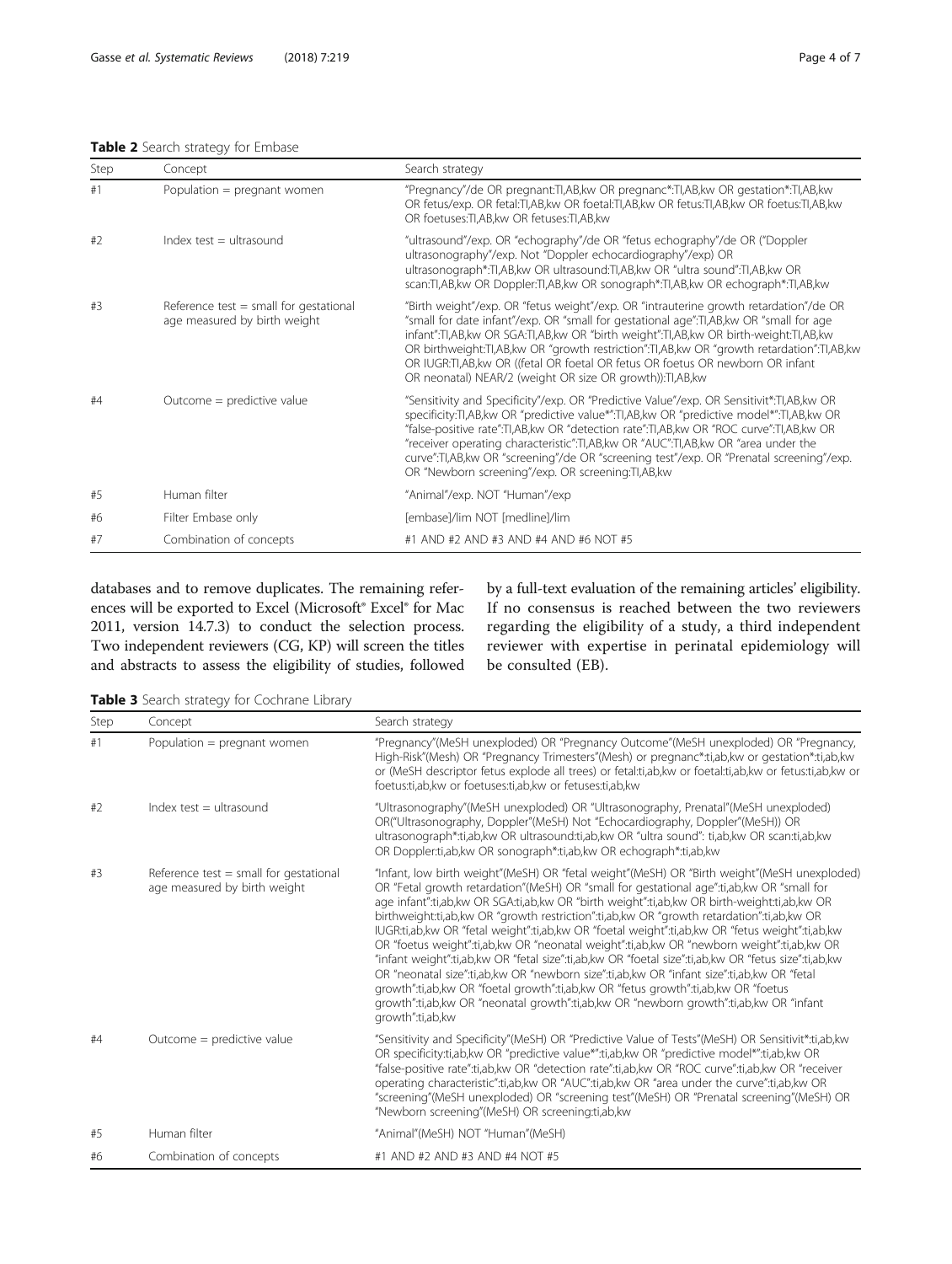<span id="page-4-0"></span>Table 4 Search strategy for Web of Science

| Step | Concept                                                                  | Search strategy                                                                                                                                                                                                                                                                                                                                                                                                                                                                                                                                                                                       |
|------|--------------------------------------------------------------------------|-------------------------------------------------------------------------------------------------------------------------------------------------------------------------------------------------------------------------------------------------------------------------------------------------------------------------------------------------------------------------------------------------------------------------------------------------------------------------------------------------------------------------------------------------------------------------------------------------------|
| #1   | Population = pregnant women                                              | TS=(pregnant OR pregnanc* OR gestation* OR fetal OR foetal OR fetus OR foetus<br>OR foetuses OR fetuses) OR TI=(pregnant OR pregnanc* OR gestation* OR fetal<br>OR foetal OR fetus OR foetus OR foetuses OR fetuses)                                                                                                                                                                                                                                                                                                                                                                                  |
| #2   | Index test $=$ ultrasound                                                | TS=(ultrasonograph* OR ultrasound OR "ultra sound" OR scan OR Doppler<br>OR sonograph* OR echograph*) OR TI=(ultrasonograph* OR ultrasound<br>OR "ultra sound" OR scan OR Doppler OR sonograph* OR echograph*)                                                                                                                                                                                                                                                                                                                                                                                        |
| #3   | Reference test $=$ small for gestational<br>age measured by birth weight | TS=("small for gestational age" OR "small for age infant" OR SGA OR "birth weight"<br>OR birth-weight OR birthweight OR "growth restriction" OR "growth retardation"<br>OR IUGR OR ((fetal OR foetal OR fetus OR foetus OR newborn OR infant OR neonatal)<br>NEAR/2 (weight OR size OR growth))) OR TI=("small for gestational age" OR "small for<br>age infant" OR SGA OR "birth weight" OR birth-weight OR birthweight OR "growth"<br>restriction" OR "growth retardation" OR IUGR OR ((fetal OR foetal OR fetus OR foetus<br>OR newborn OR infant OR neonatal) NEAR/2 (weight OR size OR growth))) |
| #4   | Outcome = predictive value                                               | TS=(Sensitivit* OR specificity OR "predictive value*" OR "predictive model*"<br>OR "false-positive rate" OR "detection rate" OR "ROC curve" OR "receiver operating<br>characteristic" OR "AUC" OR "area under the curve" OR screening)                                                                                                                                                                                                                                                                                                                                                                |
| #5   | Human filter                                                             | TS=(Microorganisms OR Plants OR Invertebrates OR Protochordates OR "Nonhuman"<br>Vertebrates")                                                                                                                                                                                                                                                                                                                                                                                                                                                                                                        |
| #6   | Combination of concepts                                                  | #1 AND #2 AND #3 AND #4 NOT #5                                                                                                                                                                                                                                                                                                                                                                                                                                                                                                                                                                        |

# Data extraction

Two reviewers (CG, KP) will independently extract data from the selected articles using a standardized data collection form and an Excel sheet. The data collection form will be piloted using three randomly selected articles and will be corrected to improve completeness, clarity, and usability, as needed. Any discordance between the two data collections will be resolved by consensus. A third independent reviewer (EB) will be consulted in case of persistent disagreement. Authors will be contacted if some data are missing and needed to conduct the analyses.

Extracted data will include (1) study characteristics (authors, study design, year of conduction and publication, country, clinical setting, sample size, participation rate, lost to follow-up rate, number of exclusion), (2) characteristics of participants (maternal age, parity, ethnicity, fetal sex), (3) characteristics of the screening tools (ultrasound markers used, threshold for each ultrasound markers, gestational age at ultrasound exam, type of the device used, time between ultrasound exam and delivery, personnel conducting the exam), (4) characteristics of the reference (definition of SGA, number of SGA, reference curve used for the classification of SGA), (5) performance data ([TP, FP, TN, and FN; sensitivity, specificity, area under the curve (AUC)]), and (6) other variables (birth weight, gestational age at birth).

#### Risk of bias in individual studies

Using the Quality Assessment of Diagnostic Accuracy Study 2 (QUADAS-2) tool [\[33\]](#page-6-0), the risk of bias and concerns about applicability will be assessed for each included study by two reviews independently. The QUADAS-2 assesses four different components of bias, which are related to the patient selection, the index test, the reference test, and the flow and timing. The presence of one domain at high risk of bias will translate in an overall high risk of bias.

#### Statistical analysis and data synthesis

The TP, FP, TN, and FN will be used to compute the sensitivity and specificity of each marker in all studies. The corresponding sensitivity and specificity will be presented in a coupled forest plot.

As recommended by the Cochrane Collaboration [\[32](#page-6-0)], hierarchal summary receiver operating characteristic (HSROC) [[34](#page-6-0), [35](#page-6-0)] and random effects hierarchal bivariate models (Bivariate) [[36](#page-6-0)] will be used to pool the results. As variation in thresholds and accuracy of the markers across studies are expected, for each SGA definition where there will be at least three studies with the same definition, HSROC model will be performed to obtain summary ROC curves for each marker. If a study presents more than one threshold, the most commonly used one among the studies included in our meta-analyses will be selected. For each marker with at least three studies with the same threshold, the Bivariate model will estimate the mean sensitivity and specificity for the specific thresholds with their 95% confidence region and 95% prediction region.

Indirect comparison of each marker will be done using a HSROC meta-regression model including the different markers as a covariate to compare their screening test accuracy for SGA.

Cochrane Review Manager (version 5.1, The Cochrane Collaboration, 2011) and the statistical software packages SAS (Version 9.3, SAS Institute Inc., Cary, NC, USA) will be used to complete the analyses.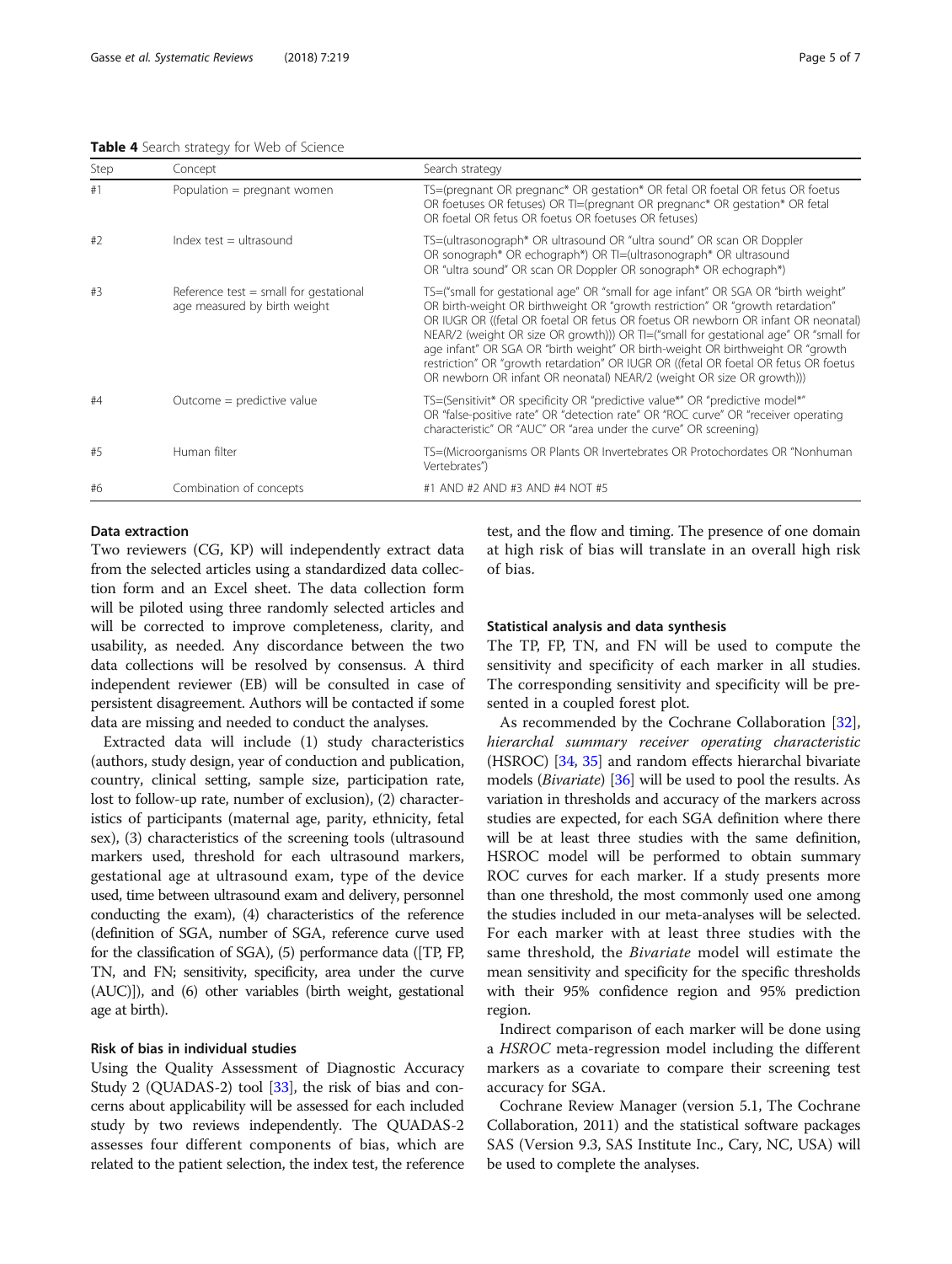# <span id="page-5-0"></span>Additional analysis

Subgroup and sensitivity analyses will be conducted to explore the possible heterogeneity between studies. Subgroup analyses will be performed to observe the effect of the screening test characteristics (gestational age at screening, timing of screening before delivery, type of device used [2D vs 3D ultrasound], study date, ethnicity,) on the discriminative ability of third-trimester ultrasound markers. Also, sensitivity analyses by study design and restricted to studies at low risk of bias will be done.

#### Strength of evidence

The quality and evidence of this review will be assessed using the Grading of Recommendations, Assessment, Development and Evaluation (GRADE) domains (study limitations, consistency of effect, imprecision, indirectness, publication bias, large magnitude of effect, dose-response gradient, residual confounding effect).

# **Discussion**

There is no consensus on the recommendation of a thirdtrimester ultrasound for the assessment of fetal growth in a general population. This systematic review will synthesize the published evidence on the performance of third-trimester ultrasound markers in the screening for FGR in low-risk or general populations. The gathered knowledge will participate in the evaluation of the usefulness of a routine third-trimester ultrasound examination as part of standard antenatal visits schedule, and if any marker is deemed useful, the review will allow for the optimization of the third-trimester ultrasound screening process. Thus, this study will help to determine the tools allowing for the identification of pregnancies at higher risk of SGA which could benefit from closer monitoring and targeted interventions. Considering the frequency and potentially serious complications of FGR, this knowledge synthesis can significantly contribute to the improvement of the health of fetuses and infants.

# Additional file

[Additional file 1:](https://doi.org/10.1186/s13643-018-0885-4) PRISMA-P. (PDF 100 kb)

#### Abbreviation

AUC: Area under the curve; CPR: Cerebroplacental ratio; DV: Ductus venosus; FGR: Fetal growth restriction; FN: False negative; FP: False positive; HSROC: Hierarchal summary receiver operating characteristic; MCA: Middle cerebral artery; QUADAS-2: Quality Assessment of Diagnostic Accuracy Study 2; SGA: Small for gestational age; TN: True negative; TP: True positive; UA: Umbilical artery; UtA: Uterine arteries

#### Acknowledgements

Not applicable

#### Funding

Dr. Cédric Gasse holds a Doctoral Research Award from the Canadian Institutes of Health Research (CIHR). Dr. Amelie Boutin is supported by a Killam Postdoctoral Research Fellowship and a Fellowship Award from the CIHR. Dr. Emmanuel Bujold holds a Clinician Scientist Award from the Fonds de recherche du Québec – Santé (FRQ-S) and the Jeanne-and-Jean-Louis-Levesque perinatal research Chair at Université Laval. The research team is financially supported by the Jean-Louis-Lévesque Foundation, Montreal, QC, Canada.

#### Availability of data and materials

Not applicable

#### Authors' contributions

AB is the guarantor. CG conceived and coordinated this project. CG, EB, and AB contributed to the conception and design of the study. CG developed the search strategies with the contribution of AB. CG drafted the first version of the manuscript. All authors participated in the critical review of the manuscript and approved the final version.

#### Ethics approval and consent to participate

Considering data from published studies will be collected and synthesized, this systematic review is exempt from ethics approval.

#### Consent for publication

Not applicable

#### Competing interests

The authors declare that they have no competing interests.

#### Publisher's Note

Springer Nature remains neutral with regard to jurisdictional claims in published maps and institutional affiliations.

#### Author details

<sup>1</sup> Reproduction, Mother and Child Health Unit, CHU de Québec - Université Laval Research Center, Universite Laval, 2705, boul. Laurier, Quebec, QC G1V 4G2, Canada. <sup>2</sup>Department of Social and Preventive Medicine, Faculty of Medicine, Universite Laval, 1050, avenue de la Medecine, Quebec, QC G1V 0A6, Canada. <sup>3</sup>Department of Gynecology, Obstetrics and Reproduction, Faculty of Medicine, Universite Laval, 1050, avenue de la Médecine, Quebec, QC G1V 0A6, Canada. <sup>4</sup> Harris Birthright Research Centre of Fetal Medicine Fetal Medicine Research Institute, King's College Hospital, London, UK. <sup>5</sup> <sup>5</sup>Department of Obstetrics and Gynaecology, Faculty of Medicine, University of British Columbia, 4500 Oak Street, Vancouver, BC V6H 3N1, Canada.

#### Received: 19 May 2018 Accepted: 15 November 2018 Published online: 03 December 2018

#### References

- 1. Nardozza LM, Caetano AC, Zamarian AC, Mazzola JB, Silva CP, Marcal VM, et al. Fetal growth restriction: current knowledge. Arch Gynecol Obstet. 2017; 295:1061–77.
- 2. American College of Obstetricians and Gynecologists. Practice bulletin no. 134: fetal growth restriction. Obstet Gynecol. 2013;121:1122–33.
- 3. Salafia CM, Minior VK, Pezzullo JC, Popek EJ, Rosenkrantz TS, Vintzileos AM. Intrauterine growth restriction in infants of less than thirty-two weeks' gestation: associated placental pathologic features. Am J Obstet Gynecol. 1995;173:1049–57.
- 4. Eydoux P, Choiset A, Le Porrier N, Thepot F, Szpiro-Tapia S, Alliet J, et al. Chromosomal prenatal diagnosis: study of 936 cases of intrauterine abnormalities after ultrasound assessment. Prenat Diagn. 1989;9:255–69.
- 5. Desai M, Ter Kuile FO, Nosten F, McGready R, Asamoa K, Brabin B, Newman RD. Epidemiology and burden of malaria in pregnancy. Lancet Infect Dis. 2007;7:93–104.
- 6. Mendez-Figueroa H, Truong VT, Pedroza C, Khan AM, Chauhan SP. Small-forgestational-age infants among uncomplicated pregnancies at term: a secondary analysis of 9 Maternal-Fetal Medicine Units Network studies. Am J Obstet Gynecol. 2016;215:628 e621.
- 7. Baschat AA. Neurodevelopment after fetal growth restriction. Fetal Diagn Ther. 2014;36:136–42.